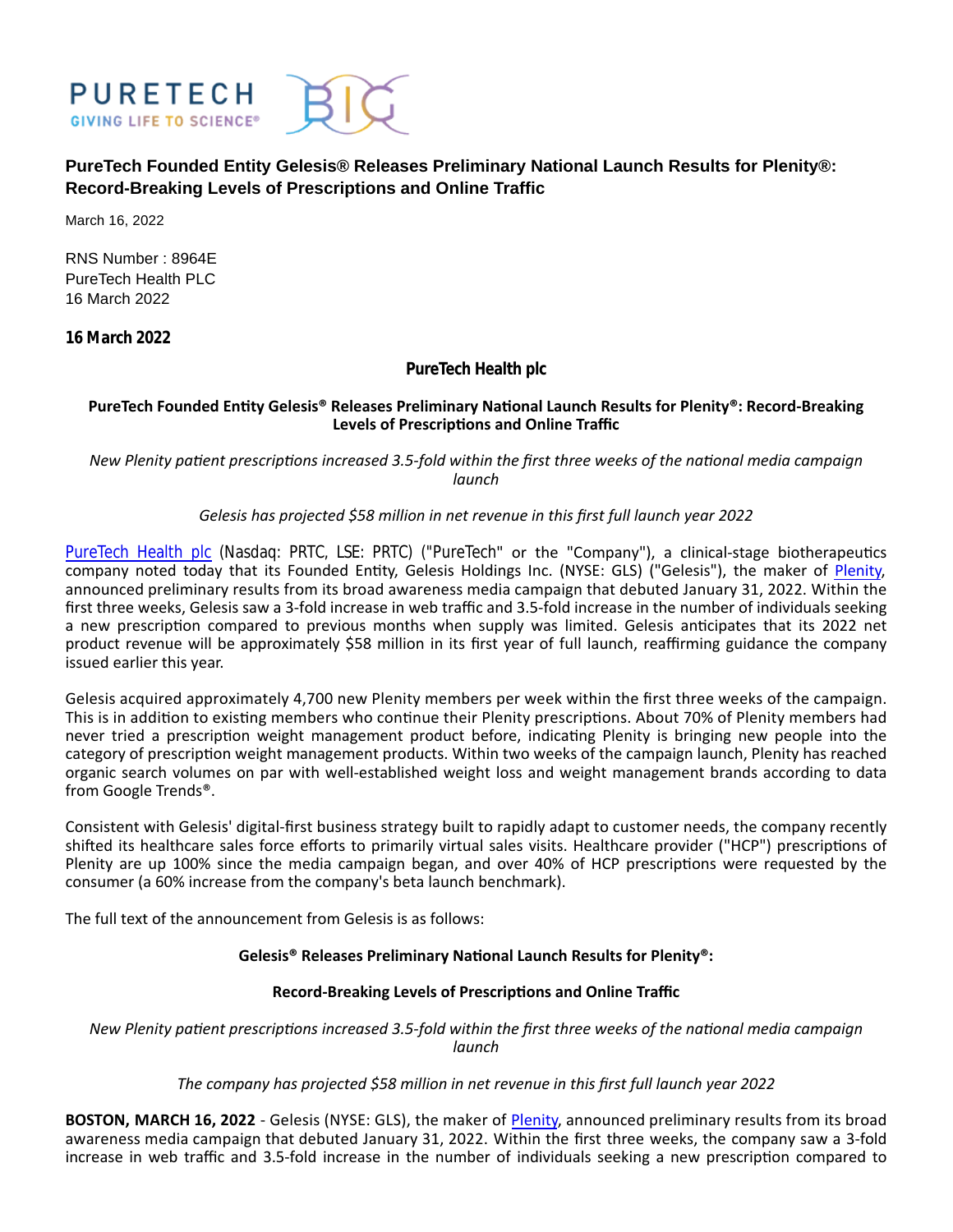previous months when supply was limited. Gelesis anticipates that its 2022 net product revenue will be approximately \$58 million in its first year of full launch, reaffirming guidance the company issued earlier this year.

Gelesis acquired approximately 4,700 new Plenity members per week within the first three weeks of the campaign. This is in addition to existing members who continue their Plenity prescriptions. About 70% of Plenity members had never tried a prescription weight management product before, indicating Plenity is bringing new people into the category of prescription weight management products. Within two weeks of the campaign launch, Plenity has reached organic search volumes on par with well-established weight loss and weight management brands according to data from Google Trends<sup>®</sup>.

"We are offering clinically proven healthcare with the convenience you expect from e-commerce. You can seek out a Plenity prescription at any time, from anywhere, at an affordable cost," said David Pass, Pharm.D., Chief Operating and Commercial Officer of Gelesis. "We saw in our clinical studies that 6 out of 10 of people were responders and consistent with that, 60% of our members have ordered multiple monthly kits within the limited time Plenity has been available. We are very excited by what we are hearing from members about their real-world experience."

Gelesis' exclusive telehealth partner, Ro, responded to growing patient demand when it placed \$40 million in pre-orders for Plenity last year. Since then, the broad consumer launch, as well as the continued growth of Ro's directto-patient healthcare platform, has led to Plenity becoming one of the most sought-after offerings on Ro's platform.

"Last month, Plenity was the fastest growing treatment on Ro and brought in more new members than any other product," said Zachariah Reitano, CEO and Co-founder of Ro. "We're excited about the recent expansion of our partnership with Gelesis that will enable us to bring this innovative offering to more patients nationwide."

Consistent with Gelesis' digital-first business strategy built to rapidly adapt to customer needs, the company recently shifted its healthcare sales force efforts to primarily virtual sales visits. Healthcare provider ("HCP") prescriptions of Plenity are up 100% since the media campaign began, and over 40% of HCP prescriptions were requested by the consumer (a 60% increase from the company's beta launch benchmark).

Regardless of whether they came through telehealth or by way of traditional HCPs, about 95% of members are confident or very confident in using the product upon receiving their first shipment. The majority of Plenity members describe the process as quick and easy to navigate. Seventy percent of the people who have paused taking Plenity indicated that they would consider using it again in the future.

Previous marketing efforts around Plenity were very limited while Gelesis built out a commercial-scale manufacturing facility. The company scaled up its proprietary manufacturing efforts at the end of 2021 to meet rapidly growing demand.

Gelesis anticipates releasing its earnings for the full year 2021 this month. Financial results from this quarter's broad national launch are expected to be reflected in the company's first quarter of 2022 earnings, anticipated to be released in May.

# **Important Safety InformaƟon about Plenity**

- · Patients who are pregnant or are allergic to cellulose, citric acid, sodium stearyl fumarate, gelatin, or titanium dioxide should not take Plenity.
	- To avoid impact on the absorption of medications:
		- $\circ$  For all medications that should be taken with food, take them after starting a meal.
		- $\circ$  For all medications that should be taken without food (on an empty stomach), continue taking on an empty stomach or as recommended by your physician.
- · The overall incidence of side effects with Plenity was no different than placebo. The most common side effects were diarrhea, distended abdomen, infrequent bowel movements, and flatulence.
- Contact a doctor right away if problems occur. If you have a severe allergic reaction, severe stomach pain, or severe diarrhea, stop using Plenity until you can speak to your doctor.

Rx Only. For the safe and proper use of Plenity or more information, talk to a healthcare professional, read the Patient Instructions for Use, or call 1-844-PLENITY.

### **About Gelesis**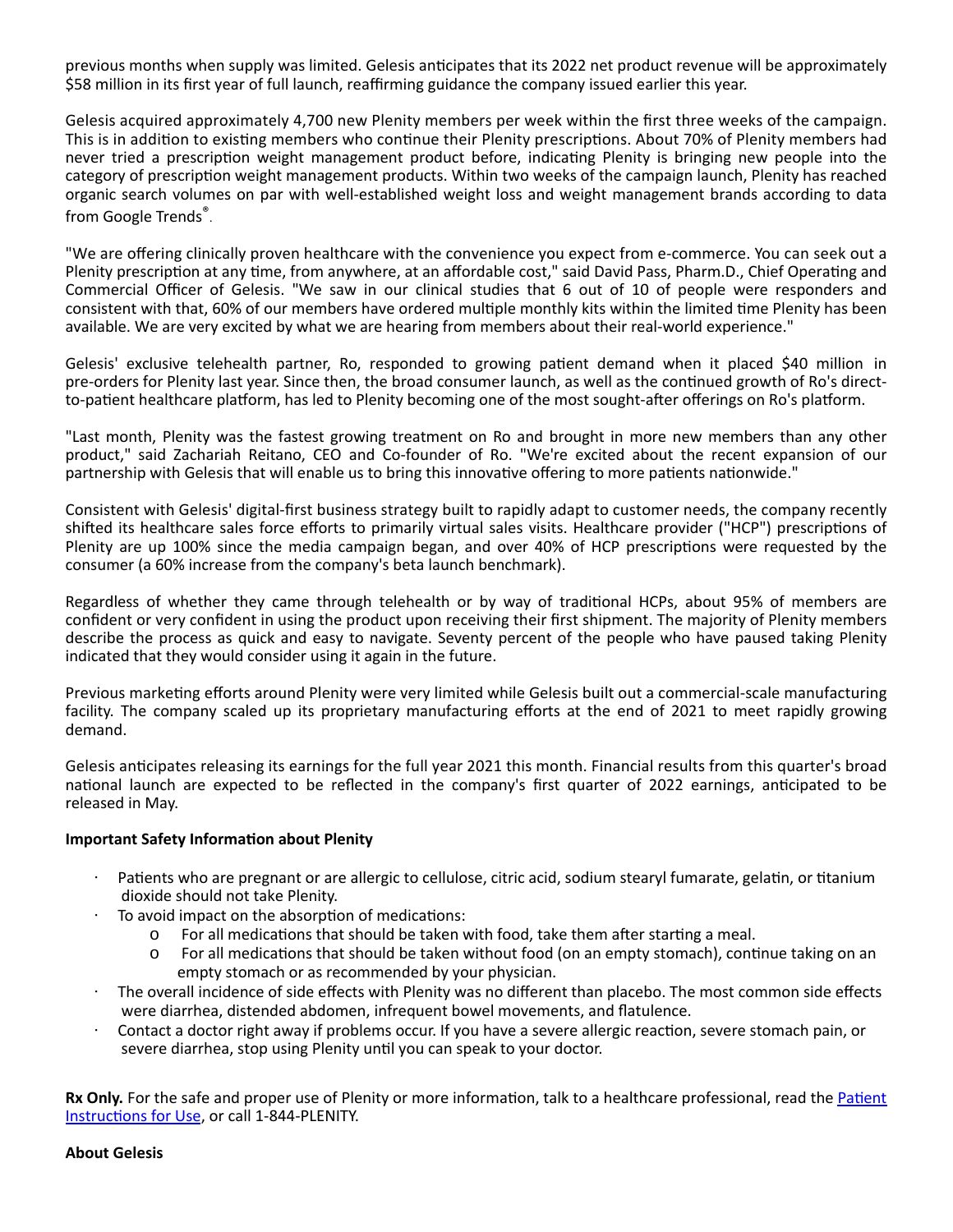Gelesis Holdings Inc. (NYSE: GLS) ("Gelesis") is a consumer-centered biotherapeutics company and the maker of Plenity®, which is inspired by nature and FDA cleared to aid in weight management. Our first-of-their-kind non-systemic superabsorbent hydrogels are made entirely from naturally derived building blocks. They are inspired by the composition and mechanical properties of raw vegetables, taken by capsule, and act locally in the digestive system, so people feel satisfied with smaller portions. Our portfolio includes Plenity®, and potential therapies in development for patients with Type 2 Diabetes, Non-alcoholic Fatty Liver Disease (NAFLD)/Non-alcoholic Steatohepatitis (NASH), and Functional Constipation. For more information, visit [gelesis.com,](https://www.gelesis.com/) or connect with us on Twitter @GelesisInc.

# **Disclaimer**

Gelesis assumes no obligation and does not intend to update or revise the results provided in this press release. The results provided in this press release represent past performance and are not necessarily predictive of future results.

#### **Forward-Looking Statements**

Certain statements, estimates, targets and projections in this press release may constitute "forward-looking statements" within the meaning of the federal securities laws. The words "anticipate," "believe," continue," "could," "estimate," "expect," "intend," "may," "might," "plan," "possible," "potential," "predict," "project," "should," "strive," "would" and similar expressions may identify forward-looking statements, but the absence of these words does not mean that statement is not forward looking. Forward-looking statements are predictions, projections and other statements about future events that are based on current expectations and assumptions and, as a result, are subject to risks and uncertainties. Forward-looking statements include, but are not limited to, statements regarding our or our management team's expectations, hopes, beliefs, intentions or strategies regarding the future, including those relating to Gelesis' business combination with Capstar Special Purpose Acquisition Corp. ("Capstar") and its expected benefits, Gelesis' performance following the business combination, the competitive environment in which Gelesis operates, the expected future operating and financial performance and market opportunities of Gelesis and statements regarding Gelesis' expectations, hopes, beliefs, intentions or strategies regarding the future. In addition, any statements that refer to projections, forecasts, or other characterizations of future events or circumstances, including any underlying assumptions, are forward-looking statements. Forward-looking statements speak only as of the date they are made. Readers are cautioned not to put undue reliance on forward-looking statements, and Gelesis assumes no obligation and does not intend to update or revise these forward-looking statements, whether as a result of new information, future events, or otherwise. Gelesis gives no assurance that any expectations set forth in this press release will be achieved. Various risks and uncertainties (some of which are beyond our control) or other factors could cause actual future results, performance or events to differ materially from those described herein. Some of the factors that may impact future results and performance may include, without limitation: (i) the size, demand and growth potential of the markets for Plenity® and Gelesis' other product candidates and Gelesis' ability to serve those markets; (ii) the degree of market acceptance and adoption of Gelesis' products; (iii) Gelesis' ability to develop innovative products and compete with other companies engaged in the weight loss industry; (iv) Gelesis' ability to finance and complete successfully the commercial launch of Plenity® and its growth plans, including new possible indications and the clinical data from ongoing and future studies about liver and other diseases: (v) failure to realize the anticipated benefits of the business combination, including as a result of a delay or difficulty in integrating the businesses of Capstar and Gelesis; (vi) the ability of Gelesis to issue equity or equity-linked securities or obtain debt financing in the future; (vii) the outcome of any legal proceedings instituted against Capstar, Gelesis, or others in connection with the business combination; (viii) the ability of Gelesis to maintain its listing on the New York Stock Exchange; (ix) the risk that the business combination disrupts current plans and operations of Gelesis as a result of Gelesis being a publicly listed issuer; (x) the regulatory pathway for Gelesis' products and responses from regulators, including the FDA and similar regulators outside of the United States; (xi) the ability of Gelesis to grow and manage growth profitably, maintain relationships with customers and suppliers and retain Gelesis' management and key employees; (xii) costs related to the business combination, including costs associated with the Gelesis being a publicly listed issuer; (xiii) changes in applicable laws or regulations; (xiv) the possibility that Gelesis may be adversely affected by other economic, business, regulatory and/or competitive factors; (xv) Gelesis' estimates of expenses and profitability; (xvi) ongoing regulatory requirements, (xvii) any competing products or technologies that may emerge, (xviii) the volatility of the telehealth market in general, or insufficient patient demand; (xix) the ability of Gelesis to defend its intellectual property and satisfy regulatory requirements; (xx) the impact of the COVID 19 pandemic on Gelesis' business; (xxi) the limited operaƟng history of Gelesis; and (xxii) those factors discussed in Capstar's joint proxy/prospectus filed with the SEC on December 27, 2021, under the heading "Risk Factors", and other documents of Gelesis filed, or to be filed, with the SEC, by Gelesis. These filings address other important risks and uncertainties that could cause actual results and events to differ materially from those contained in the forward-looking statements.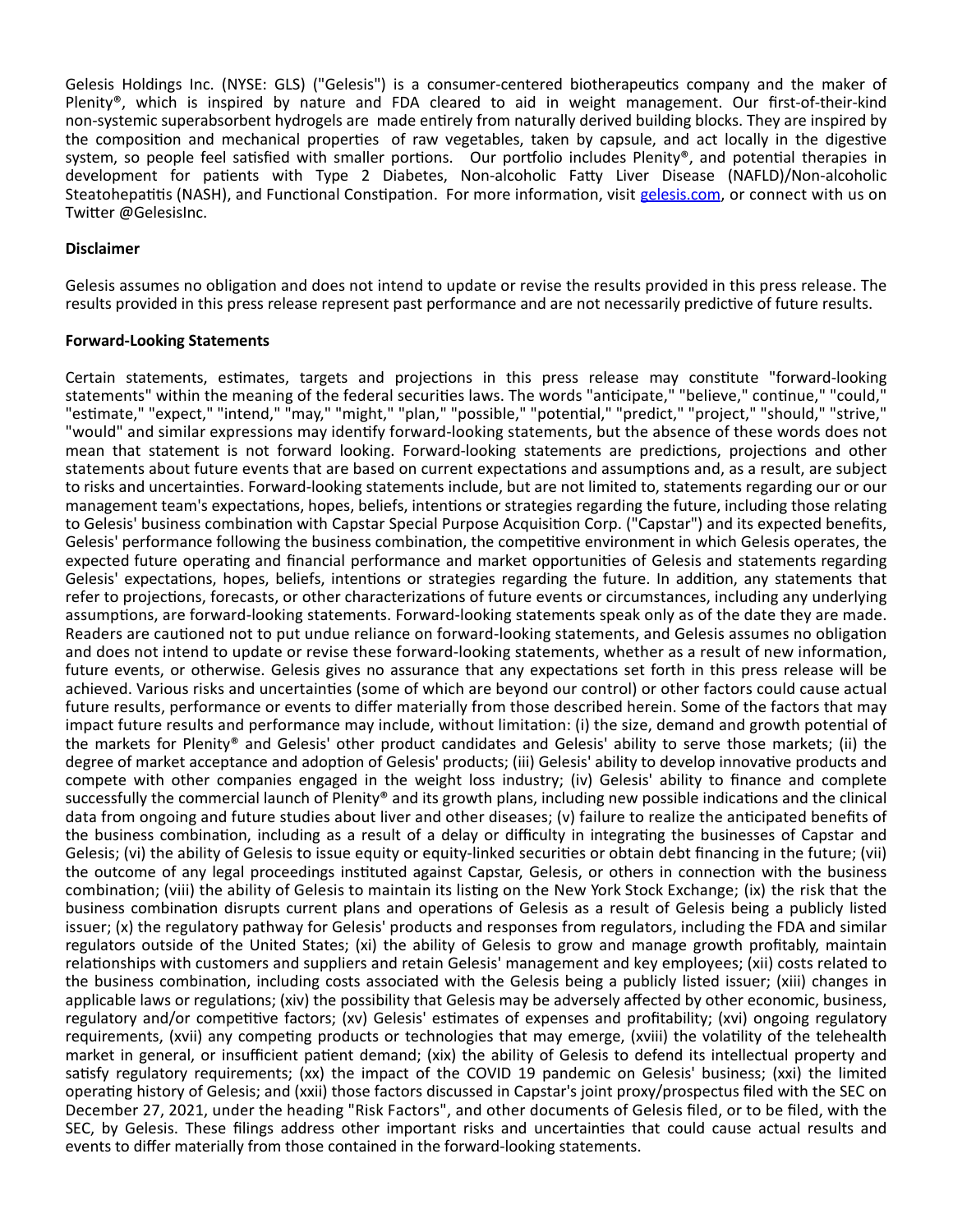# **About PureTech Health**

PureTech is a clinical-stage biotherapeutics company dedicated to discovering, developing and commercializing highly differentiated medicines for devastating diseases, including inflammatory, fibrotic and immunological conditions, intractable cancers, lymphatic and gastrointestinal diseases and neurological and neuropsychological disorders, among others. The Company has created a broad and deep pipeline through the expertise of its experienced research and development team and its extensive network of scientists, clinicians and industry leaders. This pipeline, which is being advanced both internally and through PureTech's Founded Entities, is comprised of 25 therapeutics and therapeutic candidates, including two that have received both U.S. FDA clearance and European marketing authorization, as of the date of PureTech's most recently filed Half Year Report and corresponding Form 6-K. All of the underlying programs and platforms that resulted in this pipeline of therapeutic candidates were initially identified or discovered and then advanced by the PureTech team through key validation points based on the Company's unique insights into the biology of the brain, immune and gut, or BIG, systems and the interface between those systems, referred to as the BIG Axis.

For more information, visit [www.puretechhealth.com o](http://www.puretechhealth.com/)r connect with us on Twitter @puretechh.

# **CauƟonary Note Regarding Forward-Looking Statements**

This press release contains statements that are or may be forward-looking statements within the meaning of the Private Securities Litigation Reform Act of 1995. All statements contained in this press release that do not relate to matters of historical fact should be considered forward-looking statements, including without limitation those statements that relate to expectations regarding Gelesis' revenue growth and projections, marketing strategies and financial guidance, Gelesis' plans with respect to the broad commercial launch of Plenity®, the competitive environment in which Gelesis operates, and Gelesis' and PureTech's future prospects, development plans, and strategies. The forward-looking statements are based on current expectations and are subject to known and unknown risks, uncertainties and other important factors that could cause actual results, performance and achievements to differ materially from current expectations, including, but not limited to, those risks, uncertainties and other important factors described under the caption "Risk Factors" in our Annual Report on Form 20-F for the year ended December 31, 2020 filed with the SEC and in our other regulatory filings. These forward-looking statements are based on assumptions regarding the present and future business strategies of the Company and the environment in which it will operate in the future. Each forward-looking statement speaks only as at the date of this press release. Except as required by law and regulatory requirements, we disclaim any obligation to update or revise these forward-looking statements, whether as a result of new information, future events or otherwise.

**Contact: PureTech** Public Relations [publicrelaƟons@puretechhealth.com](mailto:publicrelations@puretechhealth.com) Investor RelaƟons [IR@puretechhealth.com](mailto:IR@puretechhealth.com)

**EU Media** Ben Atwell, Rob Winder +44 (0) 20 3727 1000 ben.atwell@FTIconsulting.com